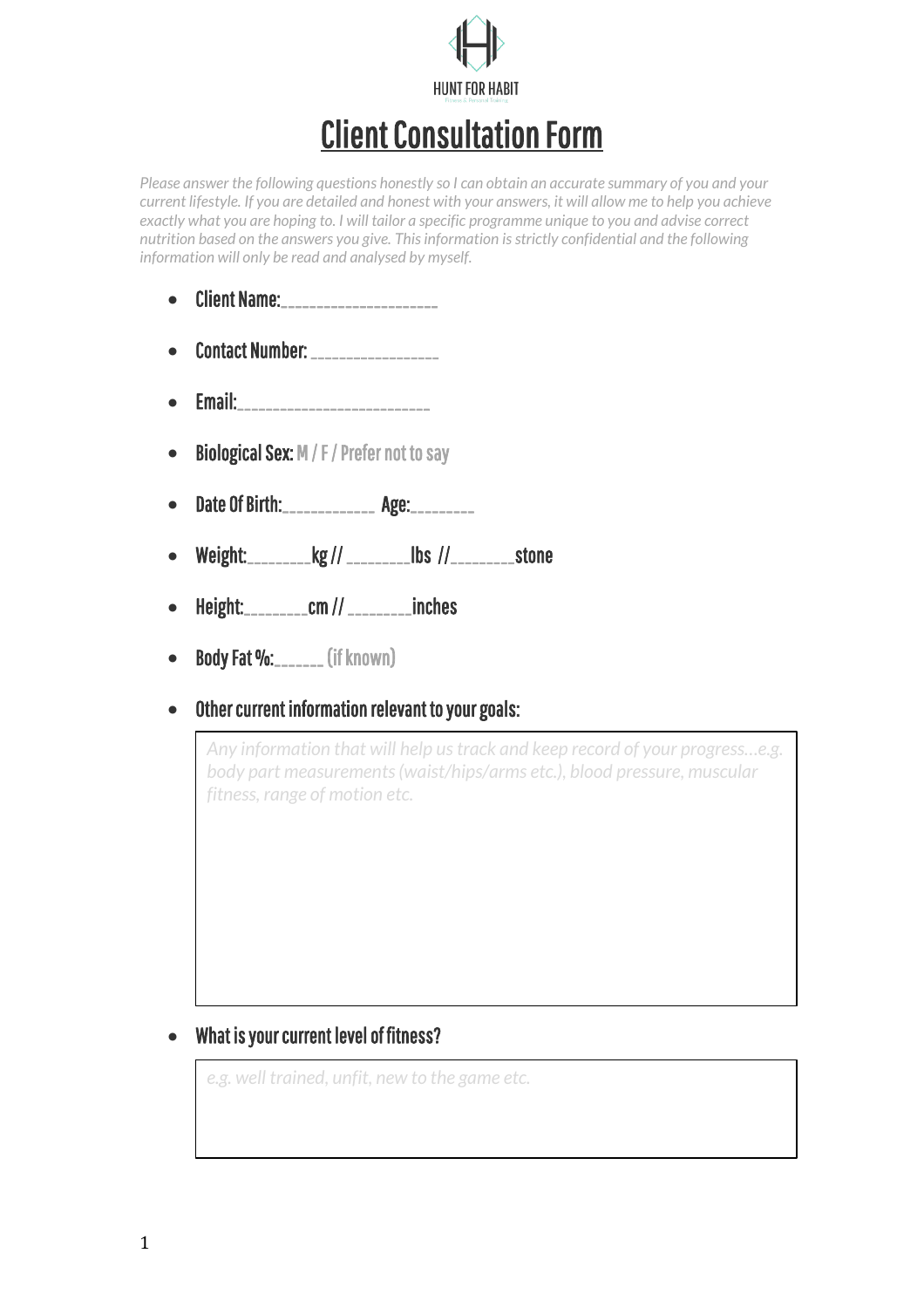

## • What is your motivation?

 $\overline{\phantom{a}}$  $\overline{\phantom{a}}$ 

 $\overline{\phantom{a}}$ 

*Are you self-driven? Do you need help with motivation? What attitude do you have towards fitness? What has made you think about improving your fitness?*

#### • What are your personal goals and future aspirations in relation to fitness and in what timeframe? Be specific!

*e.g. fat loss, muscle growth, speed, agility, overall fitness etc. …in 12 weeks, in six months, consistency in my habits etc.*

## • What experience do you have with fitness?

*Including past exercise, sports played and any other fitness activities you have taken part in (with approximate dates if remembered).*

## • What areas of fitness do you enjoy and find the most engaging for you?

*This could include what type of exercise you favour in a gym… e.g. cardio/free weights/resistance machines/bodyweight exercises etc. This could also include any sports based exercise you enjoy… e.g. football drills/boxing/cycling etc.*

*Feel free to mentioned any low impact exercises you enjoy too, e.g., walking.*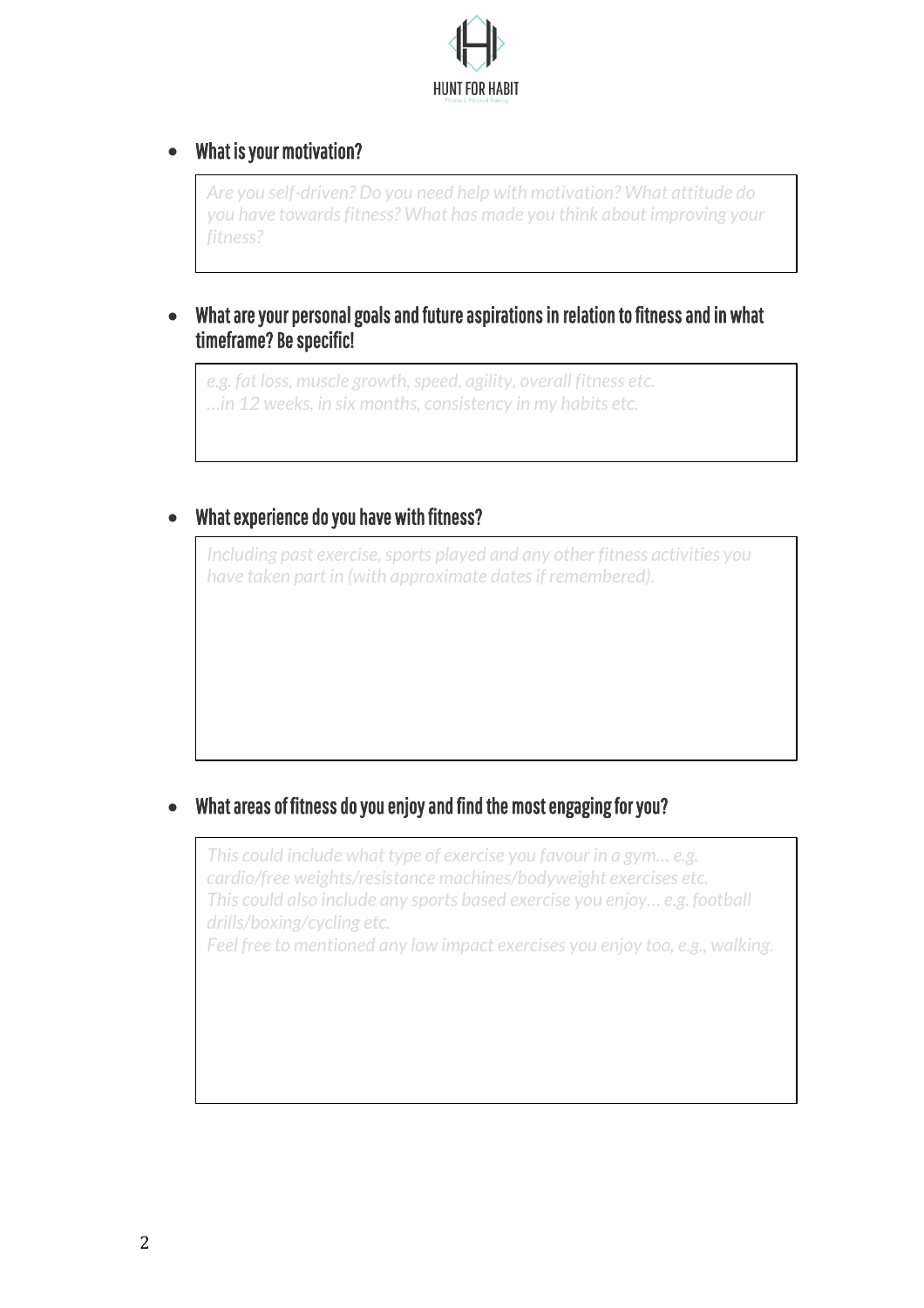

• Explain briefly why you enjoy these particular exercises?

## • What areas of fitness do you fundamentally dislike?

*This section will include what you avoid doing at all costs whether that is: a particular exercise, going into the weights section of a gym, home workouts etc.*

• Explain briefly why you dislike these particular exercises?

#### • What do you struggle with when it comes to exercising and nutrition? And why do you think that is?

*Do you struggle with motivation? Do you find it difficult to stick to routines? Do you have no time to exercise? Struggle to build muscle, lose fat? etc.*

 $\overline{\phantom{a}}$  $\overline{\phantom{a}}$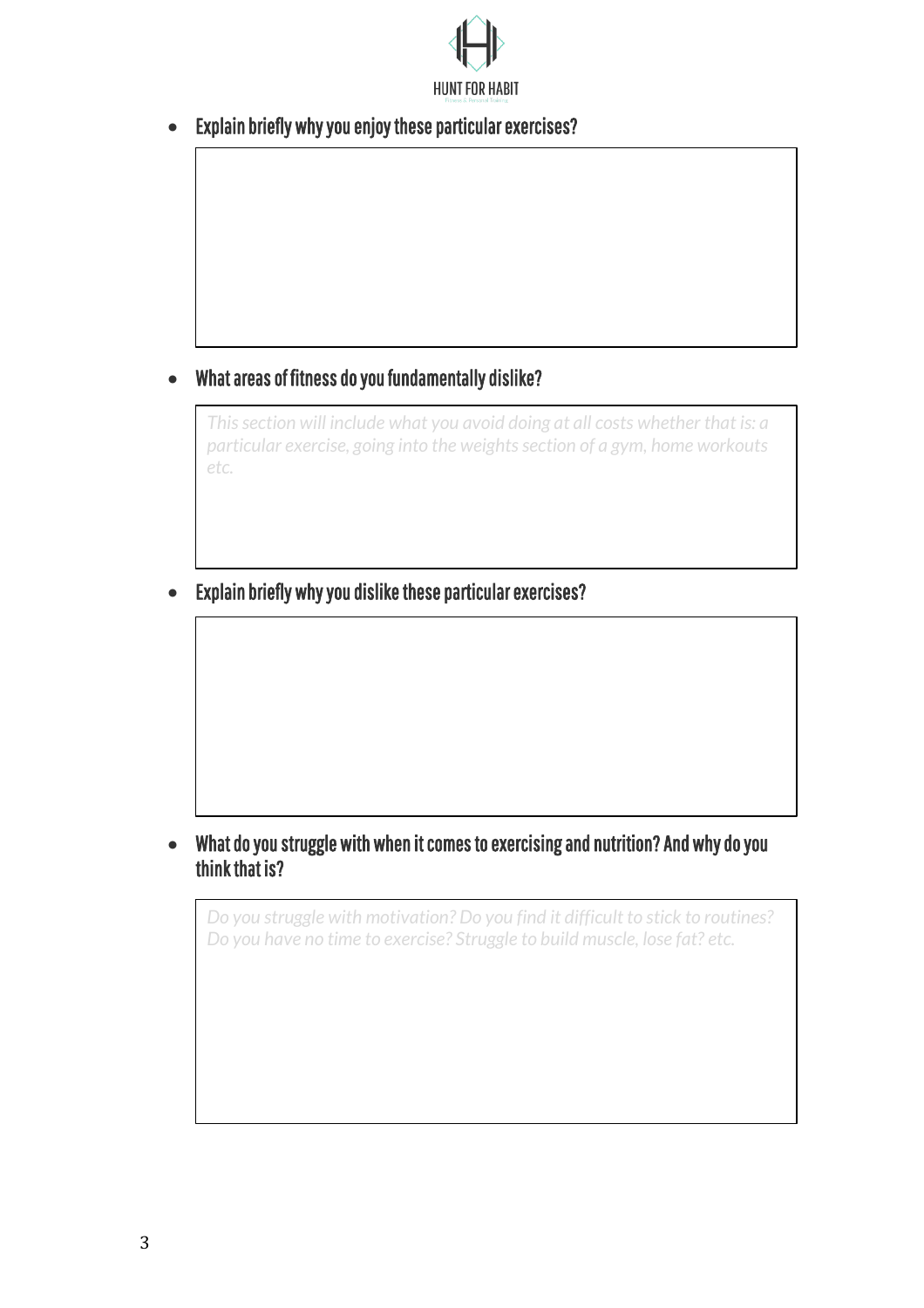

• Are you looking for convenience in your exercise and nutrition? Circle as appropriate.



• In an ideal world how often do you think you could commit to exercise and for how long each session?

*- 2/3 times a week, 4/5 times a week, 6/7 times a week… - 20/30 mins, 45/60 mins, 1-2 hours…*

• Are you interested in home workouts? Circle as appropriate

 **YES NO I WOULD BE BUT I HAVE NO SPACE**

• Is there anything that will reduce your ability to exercise or do certain exercises?

*Do you suffer from any injuries, heart conditions, age-related illnesses or have any other boundaries that will hinder your ability to complete certain exercises? No access to a gym? What is your health history?*

• Will your current lifestyle hinder your exercise? How busy are you? What is your weekly work schedule?

*This is also so we can come to an agreed time that you can exercise which suits you best.*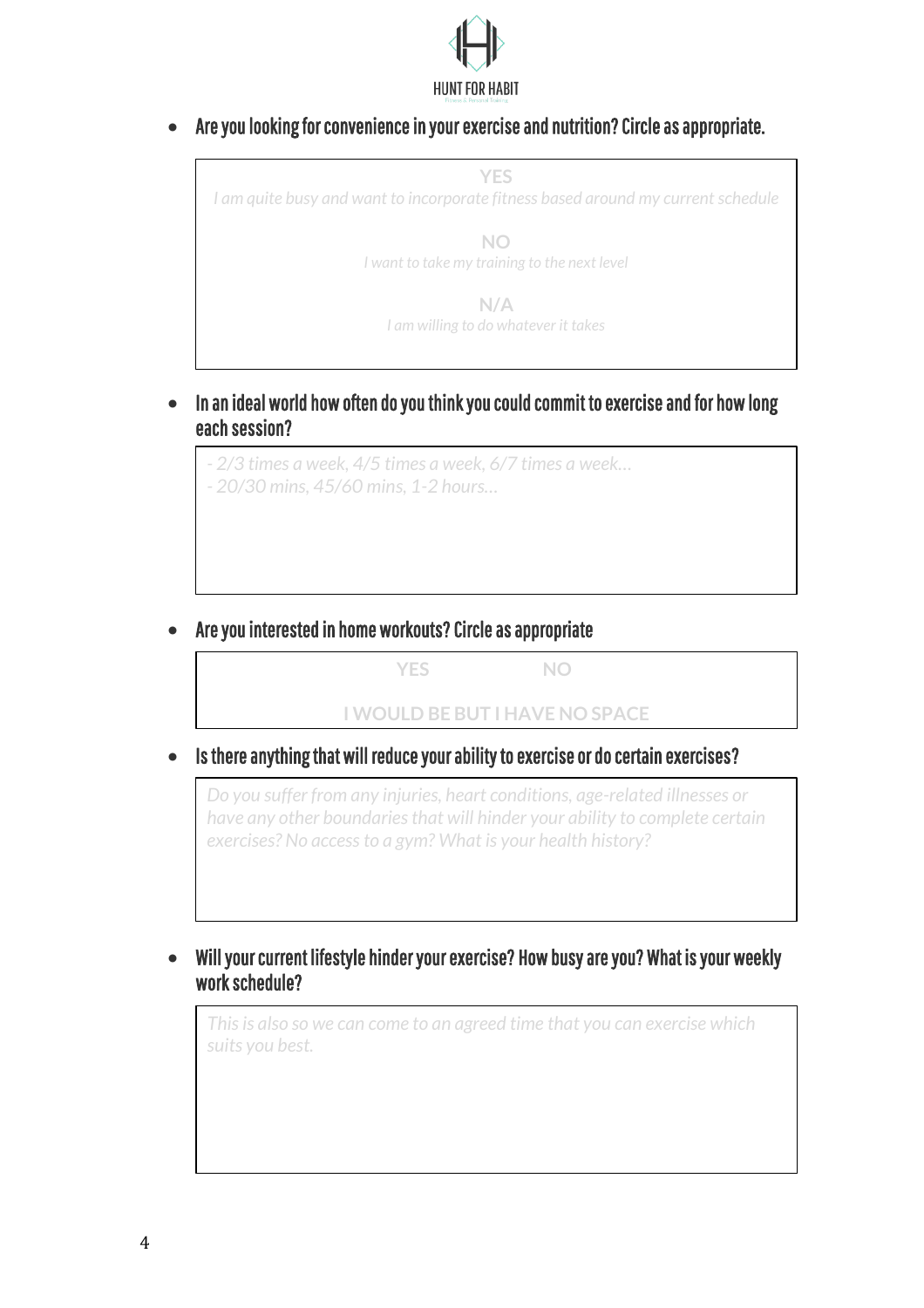

## • What are your current nutritional habits? The good, the bad & the ugly.

*To achieve your goals, nutrition is crucial! The more information you provide in this section the better! Remember all information is confidential and will not be shared with anyone.*

*What is a typical day of eating like for you? Do you eat healthily? Do you snack? If so what do you eat, when and how consistent are you with your eating? What foods do you like and dislike? Do you like to eat out? Water intake?*

## • What are your nutritional goals?

*Do you struggle with eating? Water intake? What do you want to achieve regarding your nutrition?*